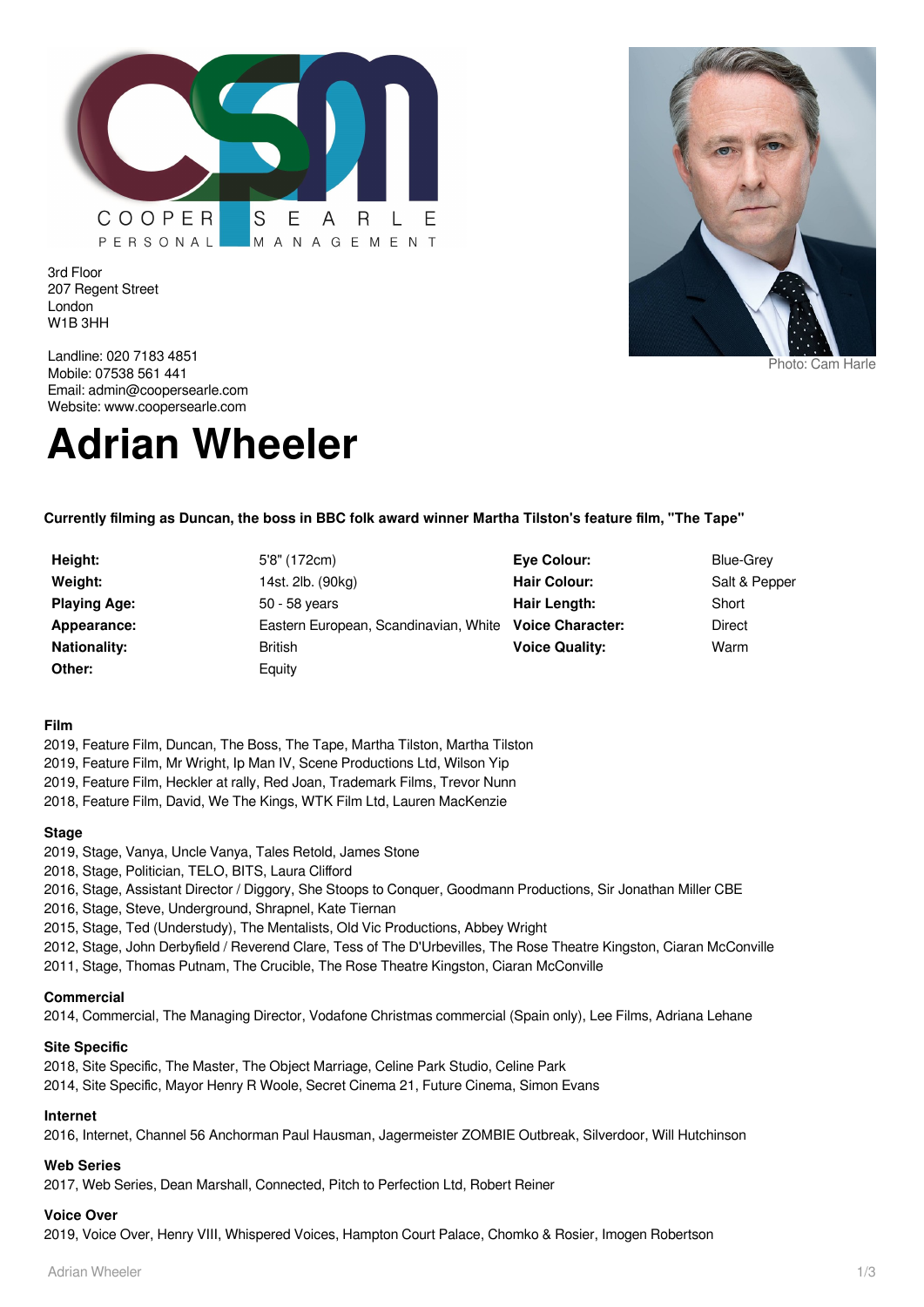2018, Voice Over, Scottish Chef, Irish Porter, English Yeoman, Hampton Court Palace, Chomko & Rosier, Matthew Rosier 2017, Voice Over, Announcer, Underground (Brits off Broadway NYC), Shrapnel Theatre & Hartshorn, Kate Tiernan 2016, Voice Over, Voice Artist, Express Bi-Folding Doors, We Are, Stace Turner 2013, Voice Over, Dad, Joe, Boss, Fleabag, Soho Theatre, Vicky Jones

**Short Film**

2016, Short Film, The Security Guard, Earthy Encounters, Forty Foot Pictures, Sam Johnson

2014, Short Film, The Policeman, Billy The Kid, Sam Johnson Film, Sam Johnson

2018, Short Film, The Security Guard, Earthy Encounters, Forty Foot Pictures, Sam Johnson

#### **Event**

2018, Event, Compére, Big Picnic Bushy Park, Big Picnic Bushy Park, Penny Miller

2014, Event, Headmaster Nolan, Dead Poets Society: A Tribute to Robin Williams, Secret Cinema, Joe Hufton

## **Rehearsed Reading**

2013, Rehearsed Reading, Macbeth, Macbeth, The Rose Theatre Kingston, Dan Bird

2012, Rehearsed Reading, Brutus, Julius Caesar, The Rose Theatre Kingston, Lotte Wakeham

2012, Rehearsed Reading, Saturninus, Titus Andronicus, The Rose Theatre Kingston, Justin Audibert

2011, Rehearsed Reading, Sir John Falstaff, The Merry Wives of Windsor, The Rose Theatre Kingston, Lotte Wakeham

2011, Rehearsed Reading, Jaques, As You Like It, The Rose Theatre Kingston, Justin Audibert

## **Workshop**

2016, Workshop, Cyril the Hospital Orderly and George the Landlord, The Guinea Pig Club, Jonathan Church, Simon Callow

## **Corporate**

2014, Corporate, The Dragon, The Interview, Twistedhip Experiential Productions, Eleni Kyriacou

2014, Corporate, Jeremy Hunt, KPMG One Team, The Department, Simon Evans

2014, Corporate, Sir Ronald Leach, KPMG One Team, The Department, Simon Evans

## **Audio**

2017, Audio, Captain Koryn and Artarix, The Geld, Games Workshop Ltd, Matthew Renshaw

#### **Radio**

2017, Radio, Major Stanmore, The Fishing Fleet, Soraya Spiers, Soraya Spiers

#### **Television**

2018, Television, Detective Inspector, 999 Killer on The Line, Thumbs Up, TJ Sherbrooke

## **Accents & Dialects**: (\* = native)

Aberdeen, American-California, American-East Coast, American-Midwest, American-New England, American-New York, American-North East, American-Southern States, American-Standard, American-West Coast, American-Western States, Australian, Dublin, English-Standard\*, Northern, RP\*, Suffolk, Sussex, West Country

**Languages**: (\* = Native/Fluent) English\*

**Music & Dance:** (\* = highly skilled) Guitar, Piano

**Performance**: Comedy, Compere, Role Play, Voice Over

**Sports:** (\* = highly skilled) Horse-riding

**Vehicle Licences**: Car Driving Licence

**Other Skills**: Artist (Fine Art), Improvisation, IT Literate